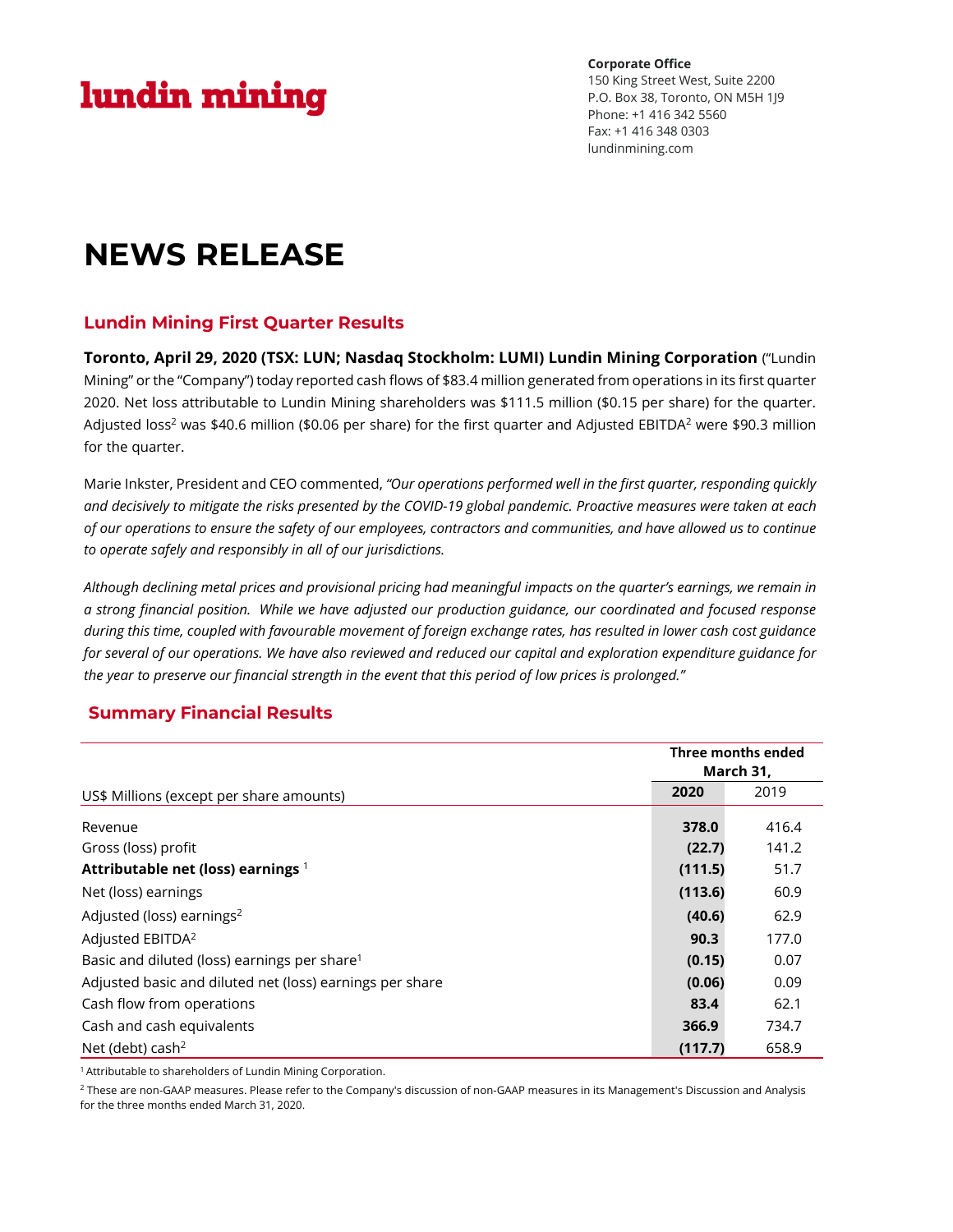## **Highlights**

## **Operational Performance**

On March 11, 2020 the World Health Organization declared the rapidly spreading COVID-19 outbreak a global pandemic. Lundin Mining has been closely monitoring developments in the COVID-19 outbreak since January 2020 and has implemented preventive measures to ensure the safety of our workforce and local communities. To date, there have been no outbreaks of COVID-19 at any of our sites and there have been no significant disruptions to production, shipment of concentrate or supply chain. However, we have made changes to our business and how we operate in order to minimize the risks to our employees, communities and other stakeholders. In Portugal, the Zinc Expansion Project ("ZEP") at Neves-Corvo has been temporarily suspended and at all of our operations changes have been made to implement new procedures in order to reduce the risk of the spread of COVID-19. Some of these actions were detailed in the Company's news release dated March 25, 2020 entitled, *Lundin Mining Provides Update on Readiness and Response to COVID-19, and Operational and Guidance Update.*

Lundin Mining continues to manage and respond to COVID-19 within the framework of its Pandemic Response Plan, along with recommendations of health authorities and local and national regulatory requirements. The Company has implemented business continuity measures in an effort to mitigate and minimize potential impacts of this pandemic.

**Candelaria (80% owned):** Candelaria produced 36,297 tonnes of copper, and approximately 21,000 ounces of gold in concentrate on a 100% basis. Copper production in the quarter was higher than the prior year comparable quarter primarily due to higher copper head grades as more ore was sourced directly from the open pit and underground mines as opposed to stockpiles. Copper cash costs<sup>1</sup> of \$1.31/lb for the quarter were better than the prior year comparable quarter largely owing to the impact of favourable foreign exchange.

**Chapada (100% owned):** Chapada produced 11,881 tonnes of copper and approximately 18,000 ounces of gold, as planned. Copper cash costs of \$0.92/lb were better than guidance benefitting from favourable foreign exchange rates and higher gold by-product prices.

**Eagle (100% owned**): Eagle produced 3,575 tonnes of nickel and 4,378 tonnes of copper during the quarter with part of the production from the Eagle East orebody. Nickel production was lower than the prior year comparable period due to lower grades and recoveries partially offset by increased mill throughput. Copper production was higher than the prior year comparable period as a result of increased throughput. Gross operating costs were better than expectations. Nickel cash costs of \$1.43/lb for the quarter were higher than the prior year comparable quarter due to lower by-product credits resulting from lower copper prices.

**Neves-Corvo (100% owned):** Neves-Corvo produced 9,075 tonnes of copper and 17,948 tonnes of zinc for the quarter. Copper production was higher than the prior year comparable period benefitting from higher grades, while zinc production was lower due primarily to lower recoveries. Though operating costs in the current quarter were in-line with Q1 2019, copper cash costs of \$2.24/lb were higher than the prior year comparable quarter due to lower by-product credits stemming from lower realized zinc prices.

On March 15, 2020, the Company announced that construction and commissioning of ZEP would be temporarily suspended to reduce the risk of the spread of COVID-19 to local communities, employees and contractors.

**Zinkgruvan (100% owned):** Zinc production of 18,999 tonnes was lower than the prior year comparable quarter due to lower grades and recoveries, partially offset by higher mill throughput. Lead production of 8,013 tonnes was better than the prior year comparable period owing to higher throughput and recoveries. Zinc cash costs of \$0.51/lb were higher than Q1 2019 largely owing to higher zinc treatment and refining charges.

<sup>1</sup> This is a non-GAAP measure. Please refer to the Company's discussion of non-GAAP measures in its Management's Discussion and Analysis for the three months ended March 31, 2020.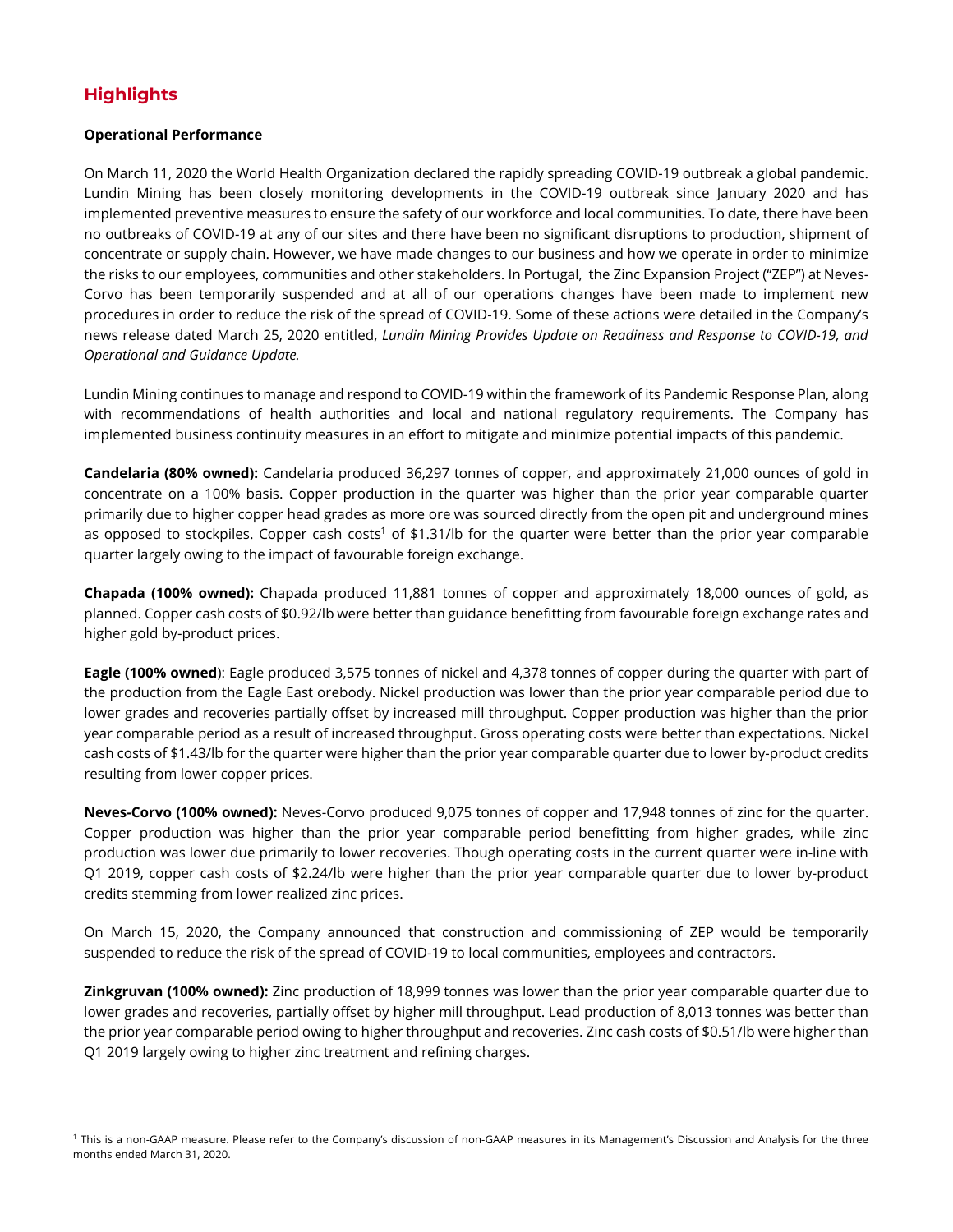### **Total Production**

|                                  | 2020           | 2019    |        |        |        |        |
|----------------------------------|----------------|---------|--------|--------|--------|--------|
| (Contained metal in concentrate) | Q <sub>1</sub> | Total   | O4     | O3     | Ο2     | O1     |
| Copper (t) <sup>ab</sup>         | 62.167         | 235,498 | 67.131 | 74,560 | 47.685 | 46.122 |
| Zinc (t)                         | 36,947         | 151.515 | 38,925 | 35,028 | 37.116 | 40.446 |
| Gold (koz) <sup>ab</sup>         | 39             | 142     | 43     | 58     |        | 20     |
| Nickel (t)                       | 3,575          | 13.494  | 2,651  | 3,232  | 3,398  | 4,213  |

a - Candelaria's production is on a 100% basis.

b - Chapada results included are for the Company's ownership period.

## **Corporate Highlights**

• On February 20, 2020, the Company declared a 33% increase in cash dividend, to \$0.04 per share, compared to the quarterly dividend paid in 2019.

## **Financial Performance**

- Gross loss for the quarter ended March 31, 2020 was \$22.7 million, a decrease in gross profit of \$163.9 million compared to the first quarter of 2019. The decrease was primarily due to lower revenues as a result of lower metal prices (\$51.2 million) and negative price adjustments (\$153.2 million), partially offset by higher copper and nickel sales volumes (\$35.0 million) and the addition of the Chapada mine (\$21.9 million).
- Net loss for the current quarter was \$113.6 million, a decrease in net earnings of \$174.5 million from the first quarter of 2019. The decrease was primarily attributable to lower gross profit and higher deferred tax expense on the revaluation of non-monetary assets at Chapada, partially offset by higher other income derived from foreign exchange gains.
- Adjusted loss for the quarter was \$ 40.6 million, compared to adjusted earnings of \$ 62.9 million in Q1 2019 and reflects lower net earnings offset by lower adjusted income taxes.

## **Financial Position and Financing**

- Cash and cash equivalents increased \$116.3 million during the quarter ended March 31, 2020, from \$250.6 million to \$366.9 million.
- During the quarter, \$120.0 million net was drawn on the Company's revolving credit facility and an additional \$55.0 million term loan was obtained by Candelaria, primarily for the management of short-term working capital.
- Cash flow from operations of \$83.4 million were offset by capital expenditures of \$141.1 million and the effects of foreign exchange which further reduced cash balances. During the current quarter, the Company received proceeds of \$25.7 million related to contingent consideration from the 2017 sale of the Company's investment in the Tenke Fungurume mine.
- Net debt as at March 31, 2020 was \$117.7 million, an increase of \$57.5 million from December 31, 2019. The increase in net debt reflects capital expenditures and the impact of foreign exchange on cash balances, partially offset by operating cashflows of \$83.4 million.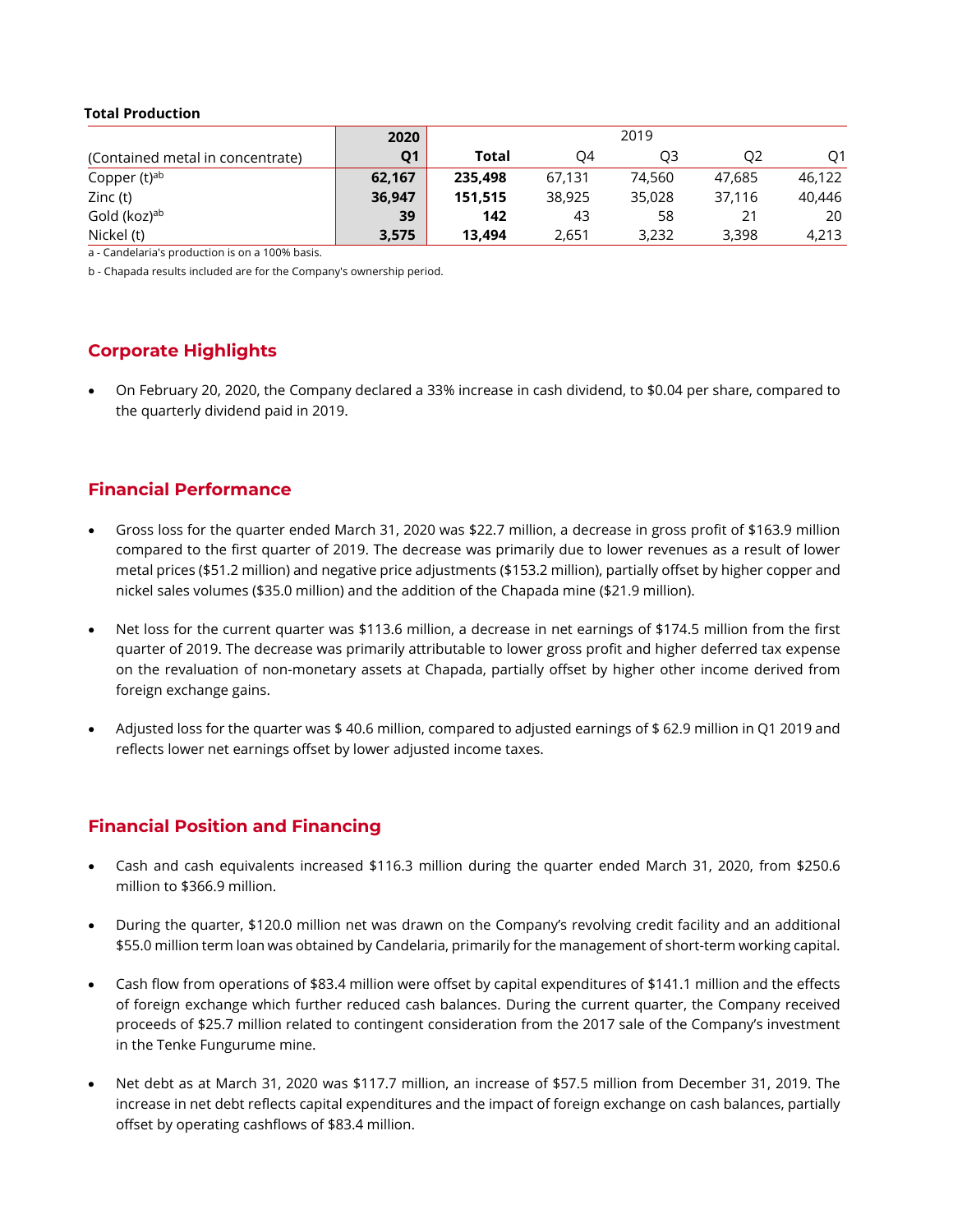• As of April 29, 2020, the Company had a cash and net debt balance of approximately \$300.0 million and \$185.0 million, respectively.

## **Outlook**

As noted in the Highlights section, to date, the Company has not experienced significant disruptions to production, shipments of concentrate or its supply chain as a result of COVID-19. However, the Company has reassessed production guidance in light of the temporary suspension of ZEP and the other changes to operating procedures that the Company has implemented to reduce the risk of infections at our sites. In addition, cost reduction programs have been implemented to respond to the low metal price environment. As a result, certain capital and operational spending has been eliminated or deferred.

The following changes have been made to production guidance:

**Candelaria:** Full year guidance range for copper production has been widened and gold production has been moderately reduced. Copper cash cost guidance has been lowered to \$1.35/lb, reflecting favourable foreign exchange rates.

**Chapada:** Copper production guidance is maintained. Gold production is moderately reduced reflecting lower recoveries. Annual cash cost guidance for copper has been reduced to \$0.85/lb, reflecting favourable foreign exchange rates and higher gold by-product prices.

**Eagle:** Production and cost guidance remains unchanged.

**Neves-Corvo:** Full year guidance range for copper production has been lowered to reflect first quarter production. Due to uncertainty regarding the timing of the restart of ZEP, full year zinc production guidance for 2020 has been lowered to reflect current production rates without contribution from ZEP. The Company is currently reviewing 2021 zinc production estimates, and accordingly, previously provided guidance should no longer be relied upon. Copper cash cost guidance for 2020 has been increased to \$2.10/lb to reflect lower zinc by-product credits.

**Zinkgruvan:** Full year zinc production guidance has been moderately reduced to reflect lower average head grades expected for the year. Annual cash cost guidance for zinc has been moderately increased to \$0.60/lb.

We caution that the global effects of COVID-19 are still evolving. Given the uncertainty of the duration and magnitude of the impact, our production and cash cost estimates are subject to a higher than normal degree of uncertainty. The guidance below does not reflect any potential for additional suspensions or other significant disruption to operations due to COVID-19.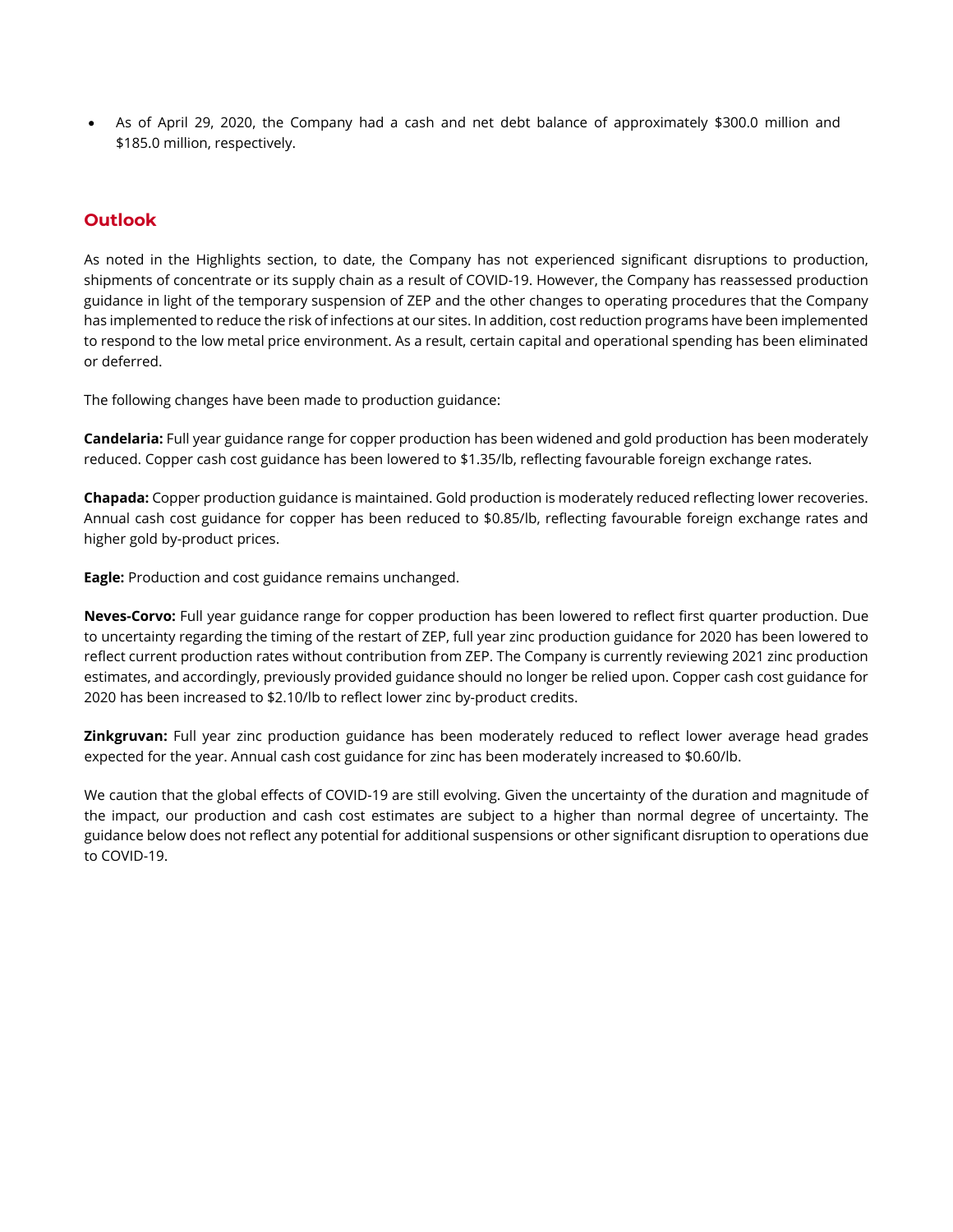#### **2020 Production and Cash Cost Guidance**

|                                  |                   | Previous Guidance <sup>a</sup> |                   | <b>Revised Guidance</b> |                        |  |
|----------------------------------|-------------------|--------------------------------|-------------------|-------------------------|------------------------|--|
| (Contained metal in concentrate) |                   | Tonnes                         | <b>Cash Costs</b> | <b>Tonnes</b>           | Cash Costsb            |  |
| Copper (t)                       | Candelaria (100%) | 165,000 - 175,000              | $$1.45/lb^{b}$    | 160,000 - 175,000       | \$1.35/lb <sup>c</sup> |  |
|                                  | Chapada           | 51,000 - 56,000                | $$1.15$ /lbc      | 51,000 - 56,000         | \$0.85/lb <sup>d</sup> |  |
|                                  | Eagle             | 15,000 - 18,000                |                   | 15,000 - 18,000         |                        |  |
|                                  | Neves-Corvo       | 38,000 - 43,000                | \$1.80/lb         | 35,000 - 40,000         | \$2.10/1b <sup>c</sup> |  |
|                                  | Zinkgruvan        | $3,000 - 4,000$                |                   | $3,000 - 4,000$         |                        |  |
|                                  | Total             | 272,000 - 296,000              |                   | 264,000 - 293,000       |                        |  |
| Zinc (t)                         | Neves-Corvo       | 95,000 - 105,000               |                   | 70,000 - 75,000         |                        |  |
|                                  | Zinkgruvan        | 77,000 - 82,000                | \$0.55/lb         | 72,000 - 77,000         | \$0.60/1b <sup>c</sup> |  |
|                                  | Total             | 172,000 - 187,000              |                   | 142,000 - 152,000       |                        |  |
| Gold (oz)                        | Candelaria (100%) | 100,000 - 105,000              |                   | 90,000 - 100,000        |                        |  |
|                                  | Chapada           | 90,000 - 95,000                |                   | 85,000 - 90,000         |                        |  |
|                                  | Total             | 190,000 - 200,000              |                   | 175,000 - 190,000       |                        |  |
| Nickel (t)                       | Eagle             | 15,000 - 18,000                | \$1.00/lb         | 15,000 - 18,000         | \$1.00/lb              |  |

a. Guidance as outlined in the Management's Discussion and Analysis for the year ended December 31, 2019.

b. Cash costs are based on various assumptions and estimates, including but not limited to: production volumes, as noted above, commodity prices (Cu: \$2.25/lb, Zn: \$0.85/lb, Ni: \$5.00/lb, Pb: \$0.75/lb, Au: \$1,500/oz), foreign exchange rates (€/USD:1.10, USD/SEK:9.50, USD/CLP:850, USD/BRL:4.75) and operating costs for the remaining of 2020.

c. 68% of Candelaria's total gold and silver production are subject to a streaming agreement and as such cash costs are calculated based on receipt of \$412/oz and \$4.12/oz respectively, on gold and silver sales in the year. Silver production at Zinkgruvan and Neves-Corvo are also subject to streaming agreements, and cash costs are calculated based on approximately \$4.40/oz and \$4.30/oz.

d. Chapada cash costs are calculated on a by-product basis and do not include the effects of its copper stream agreements. Effects of copper stream agreements are reflected in copper revenue and will impact realized revenue per pound.

### **2020 Capital Expenditure Guidance**

Total sustaining capital expenditures guidance has been reduced by \$80.0 million. Sustaining capital expenditure deferrals include deferred stripping, mine development, underground drilling and equipment. The ZEP capital expenditure guidance includes payments for work performed to date.

| (\$ millions)                               | Previous Guidance <sup>a</sup> | <b>Revisions</b> | <b>Revised Guidance</b> |
|---------------------------------------------|--------------------------------|------------------|-------------------------|
| Candelaria (100% basis)                     | 265                            | (35)             | 230                     |
| Chapada                                     | 60                             | (20)             | 40                      |
| Eagle                                       | 15                             |                  | 15                      |
| Neves-Corvo                                 | 75                             | (20)             | 55                      |
| Zinkgruvan                                  | 50                             | (5)              | 45                      |
| <b>Total Sustaining Capital</b>             | 465                            | (80)             | 385                     |
| <b>Zinc Expansion Project (Neves-Corvo)</b> | 155                            | (100)            | 55                      |
| <b>Total Capital Expenditures</b>           | 620                            | (180)            | 440                     |

a. Guidance as outlined in the Management's Discussion and Analysis for the year ended December 31, 2019.

#### **2020 Exploration Investment Guidance**

Planned exploration expenditures are expected to be \$35.0 million in 2020, \$20.0 million lower than previous guidance. Reductions include deferred drilling, and some planned geophysical surveys. Most of the planned expenditures for 2020 will be spent supporting in-mine and near-mine targets at our operations including \$15.0 million at Candelaria, \$7.0 million at Zinkgruvan, \$7.0 million at Chapada, and \$2.0 million at Neves-Corvo.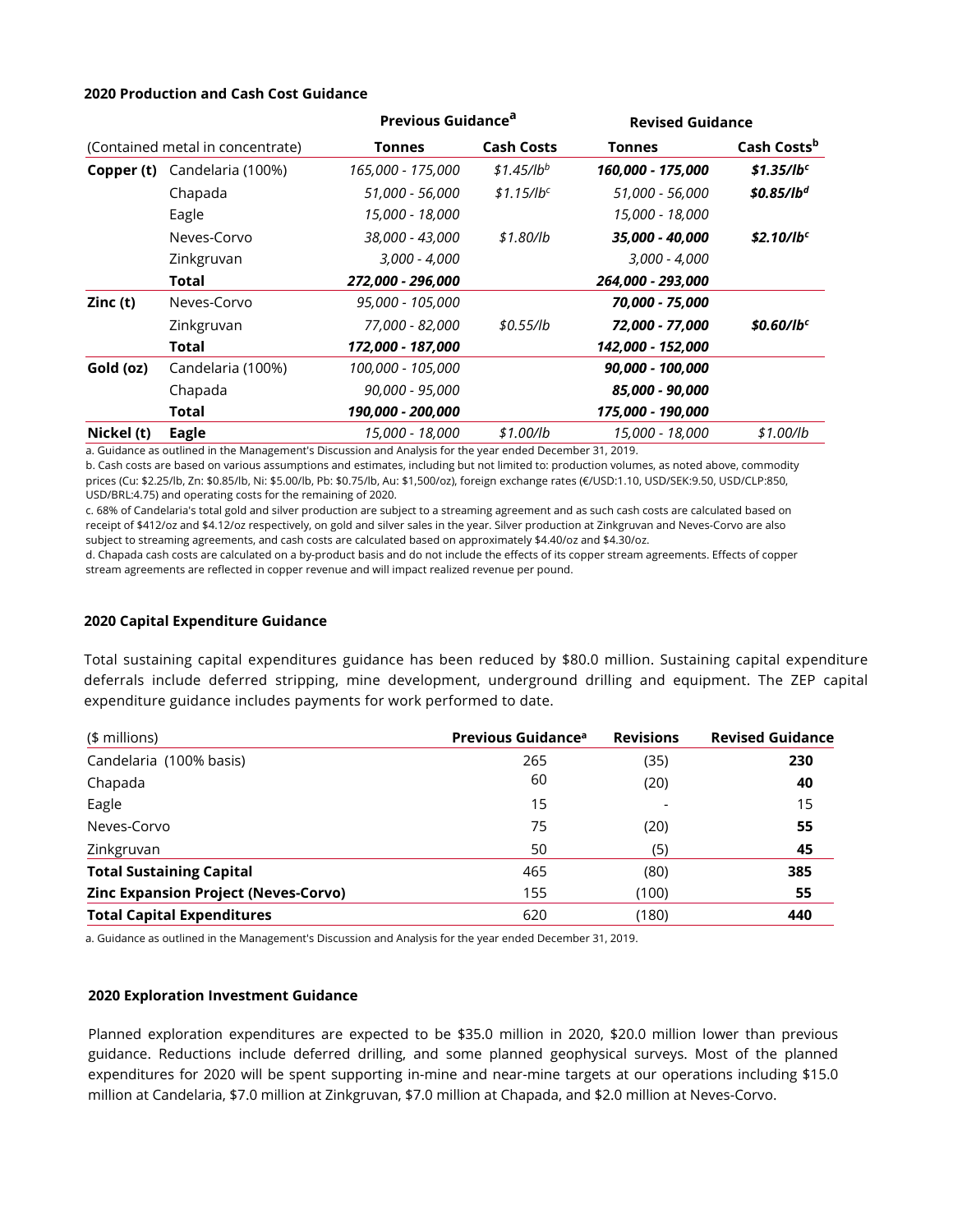#### **About Lundin Mining**

Lundin Mining is a diversified Canadian base metals mining company with operations in Brazil, Chile, Portugal, Sweden and the United States of America, primarily producing copper, zinc, gold and nickel.

The information in this release is subject to the disclosure requirements of Lundin Mining under the EU Market Abuse Regulation. The information was submitted for publication, through the agency of the contact persons set out below on April 29, 2020 at 18:00 Eastern Time.

#### **For further information, please contact:**

Mark Turner, Director, Business Valuations and Investor Relations: +1-416-342-5565 Brandon Throop, Manager, Investor Relations: +1‐416‐342‐5583 Robert Eriksson, Investor Relations Sweden: +46 8 440 54 50

#### **Cautionary Statement on Forward-Looking Information**

Certain of the statements made and information contained herein is "forward-looking information" within the meaning of applicable Canadian securities laws. All statements other than statements of historical facts included in this document constitute forward-looking information, including but not limited to statements regarding the Company's plans, prospects and business strategies; the Company's guidance on the timing and amount of future production and its expectations regarding the results of operations; expected costs; permitting requirements and timelines; timing and possible outcome of pending litigation; the results of any Feasibility Study, or Mineral Resource and Mineral Reserve estimations, life of mine estimates, and mine and mine closure plans; anticipated market prices of metals, currency exchange rates, and interest rates; the development and implementation of the Company's Responsible Mining Management System; the Company's ability to comply with contractual and permitting or other regulatory requirements; anticipated exploration and development activities at the Company's projects; and the Company's integration of acquisitions and any anticipated benefits thereof. Words such as "believe", "expect", "anticipate", "contemplate", "target", "plan", "goal", "aim", "intend", "continue", "budget", "estimate", "may", "will", "can", "could", "should", "schedule" and similar expressions identify forward-looking *statements.*

Forward-looking information is necessarily based upon various estimates and assumptions including, without limitation, the expectations and beliefs of management, including that the Company can access financing, appropriate equipment and sufficient labour; assumed and future price of copper, nickel, zinc, gold and other metals; anticipated costs; ability to achieve goals; the prompt and effective integration of acquisitions; that the political environment in which the Company operates will continue to support the development and operation of mining projects; and assumptions related to the factors set forth below. While these factors and assumptions are considered reasonable by Lundin Mining as at the date of this document in light of management's experience and perception of .<br>current conditions and expected developments, these statements are inherently subject to significant business, economic and competitive uncertainties and contingencies. Known and unknown factors could cause actual results to differ materially from those projected in the forward-looking statements and undue reliance should not be placed on such statements and information. Such factors include, but are not limited to: volatility and fluctuations in metal and commodity prices; global financial conditions and inflation; risks inherent in mining including but not limited to risks to the environment, industrial accidents, catastrophic equipment failures, unusual or unexpected geological formations or unstable ground conditions, and natural phenomena such as earthquakes, flooding or unusually severe weather; uninsurable risks; changes in the Company's share price, and volatility in the equity markets in general; the threat associated with outbreaks of viruses and infectious diseases, including the novel COVID-19 virus; risks related to negative publicity with respect to the Company or the mining industry in general; reliance on a single asset; potential for the allegation of fraud and corruption involving the Company, its customers, suppliers or employees, or the allegation of improper or discriminatory employment practices, or human rights violations; actual ore mined and/or metal recoveries varying from Mineral Resource and Mineral Reserve estimates, estimates of grade, tonnage, dilution, mine plans and metallurgical and other characteristics; risks associated with the estimation of Mineral Resources and Mineral Reserves and the geology, grade and continuity of mineral deposits including but not limited to models relating thereto; ore processing efficiency; risks inherent in and/or associated with operating in foreign countries and emerging markets; security at the Company's operations; changing taxation regimes; health and safety risks; exploration, development or mining results not being consistent with the Company's expectations; unavailable or inaccessible infrastructure and risks related to ageing infrastructure; counterparty and credit risks and customer concentration; risks related to the environmental regulation and environmental impact of the Company's operations and products and management thereof; exchange rate fluctuations; reliance on third parties and consultants in foreign jurisdictions; community and stakeholder opposition; civil disruption; the potential for and effects of labour disputes or other unanticipated difficulties with or shortages of labour or interruptions in production; uncertain political and economic environments; litigation; regulatory investigations, enforcement, sanctions and/or related or other litigation; risks associated with the structural stability of waste rock dumps or tailings storage facilities; changes in laws, regulations or policies including but not limited to those related to mining regimes, permitting and approvals, environmental and tailings management, labour, trade relations, and transportation; climate change; compliance with environmental, health and safety laws; enforcing legal rights in foreign jurisdictions; information technology and cybersecurity risks; estimates of future production and operations; estimates of operating, cash and all-in sustaining cost estimates; delays or the inability to obtain, retain or comply with permits; compliance with foreign laws; risks related to mine closure activities and closed and historical sites; challenges or defects in title; the price and availability of key operating supplies or services; historical environmental liabilities and ongoing reclamation obligations; indebtedness; funding requirements and availability of financing; liquidity risks and limited financial resources; risks relating to attracting and retaining of highly skilled employees; risks associated with acquisitions and related integration efforts, including the ability to achieve anticipated benefits, unanticipated difficulties or expenditures relating to integration and diversion of management time on integration; the estimation of asset carrying values; internal controls: competition: dilution: existence of significant shareholders: conflicts of interest: activist shareholders and proxy solicitation matters: risks relating to dividends; risks associated with business arrangements and partners over which the Company does not have full control; and other risks and uncertainties, including but not limited to those described in the "Risks and Uncertainties" section of the Annual Information Form and the "Managing Risks" section of the Company's MD&A for the year ended December 31, 2019, which are available on SEDAR at www.sedar.com under the Company's profile. All of the forward-looking statements made in this document are qualified by these cautionary statements. Although the Company has attempted to identify important factors that could